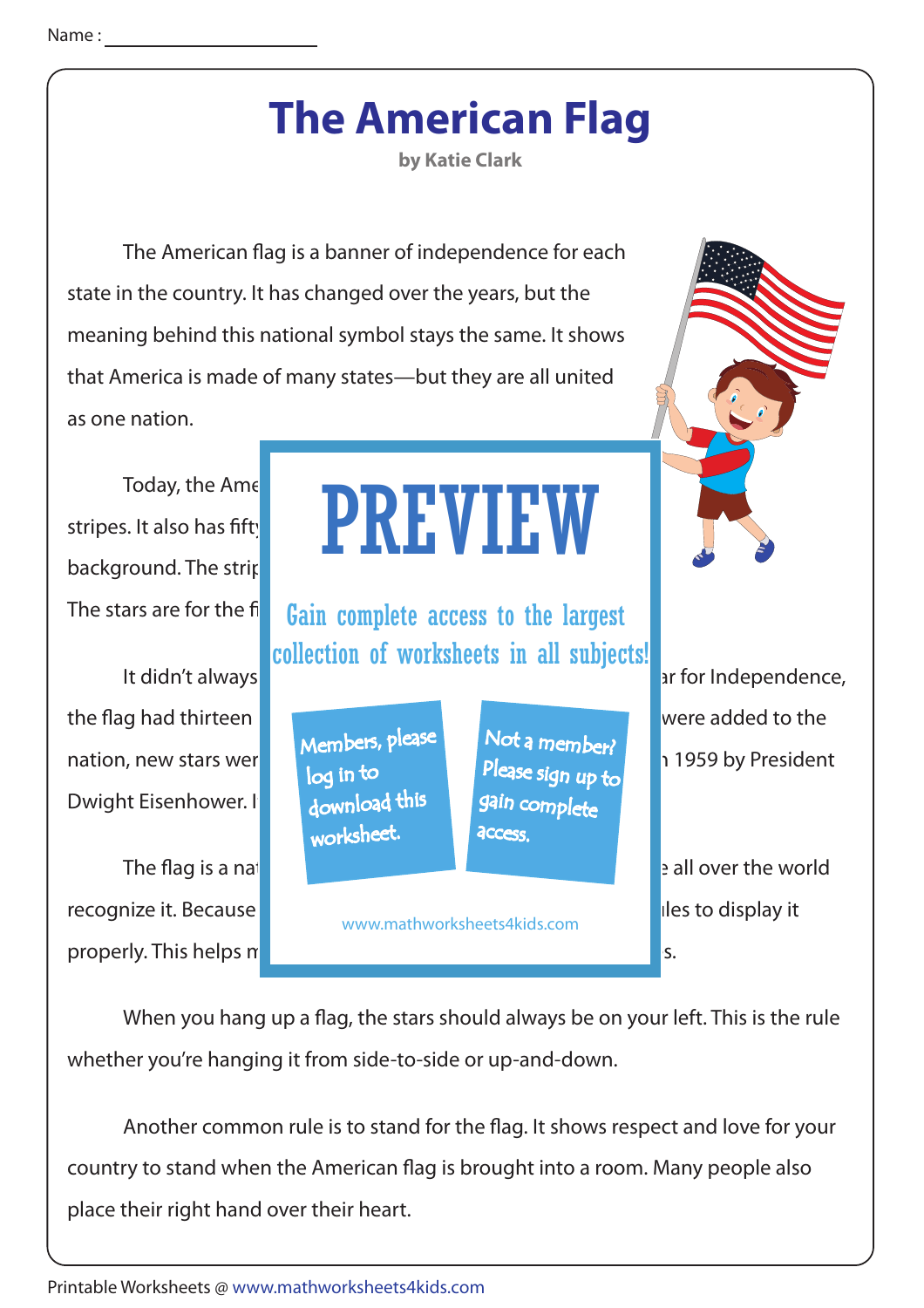Name :

 The Star-Spangled Banner is America's national anthem. One part of the song talks about the flag. It says, "Oh, say, does that star-spangled banner yet wave o'er the land of the free and the home of the brave?"

 The writer of the song was in prison during the War for Independence. After a big battle, he looked out the prison window and saw the flag still waving. He knew the Americans had won the fight!

While the American flag is a symbol of independence for the states, it is also a

respect for our flag ar



Gain complete access to the largest collection of worksheets in all subjects!

Members, please download this worksheet. log in to

Not a member? gain complete Please sign up to **access** 

www.mathworksheets4kids.com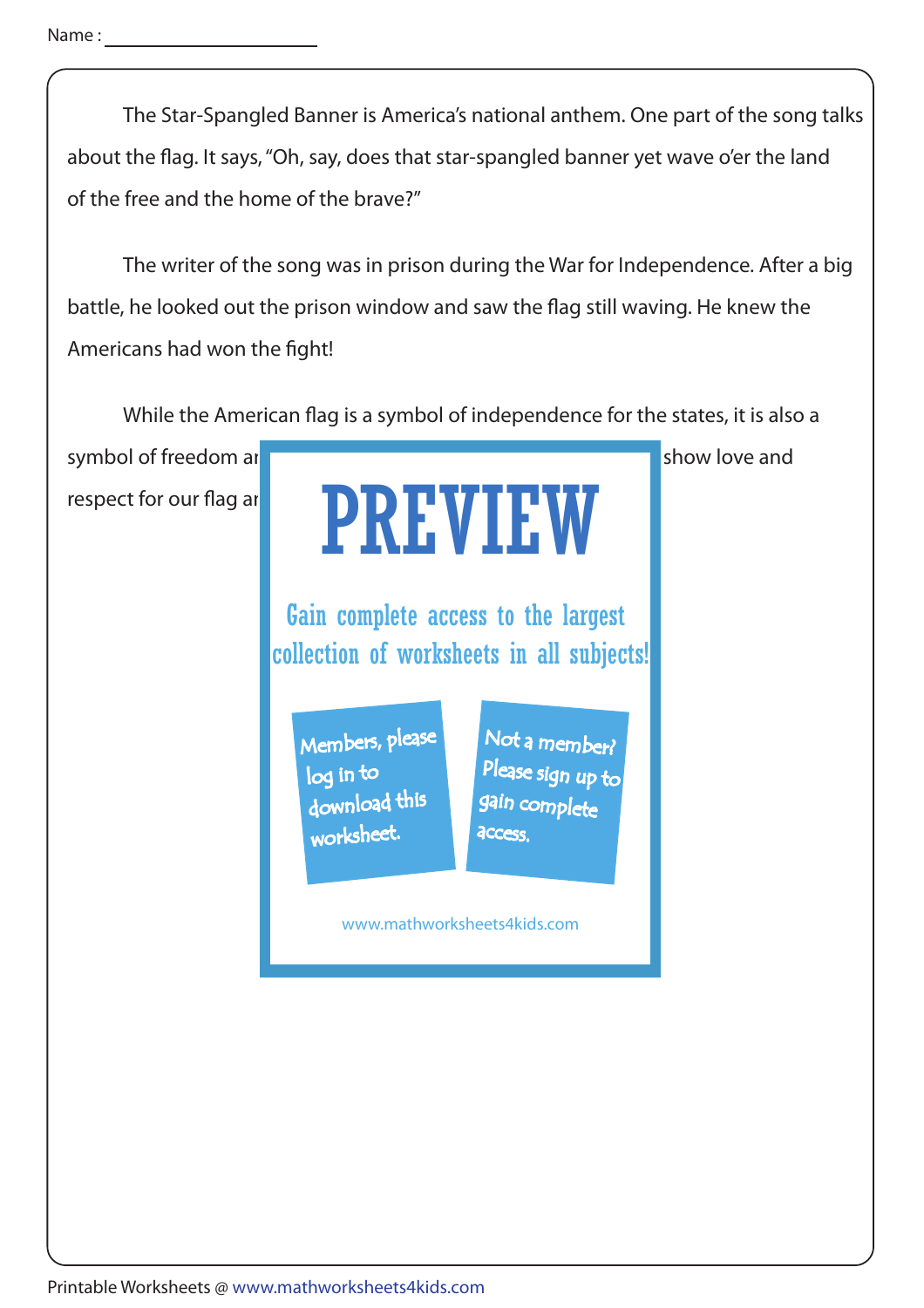| 1) |                  | <b>The American Flag</b><br>What does the American flag symbolize?                                                                                                         |  |
|----|------------------|----------------------------------------------------------------------------------------------------------------------------------------------------------------------------|--|
| 2) |                  | Explain the design of the flag in your own words, making a special mention of the<br>reason for the growing number of stars.                                               |  |
|    |                  | <b>PREVIEW</b><br>Gain complete access to the largest                                                                                                                      |  |
| 3) | What makes the   | collection of worksheets in all subjects!<br>Not a member?<br>Members, please<br>Please sign up to<br>log in to<br>download this<br>gain complete<br>worksheet.<br>access. |  |
| 4) | What rules ough. | www.mathworksheets4kids.com<br>why?<br><u> 1989 - Jan Barnett, p</u>                                                                                                       |  |
|    |                  |                                                                                                                                                                            |  |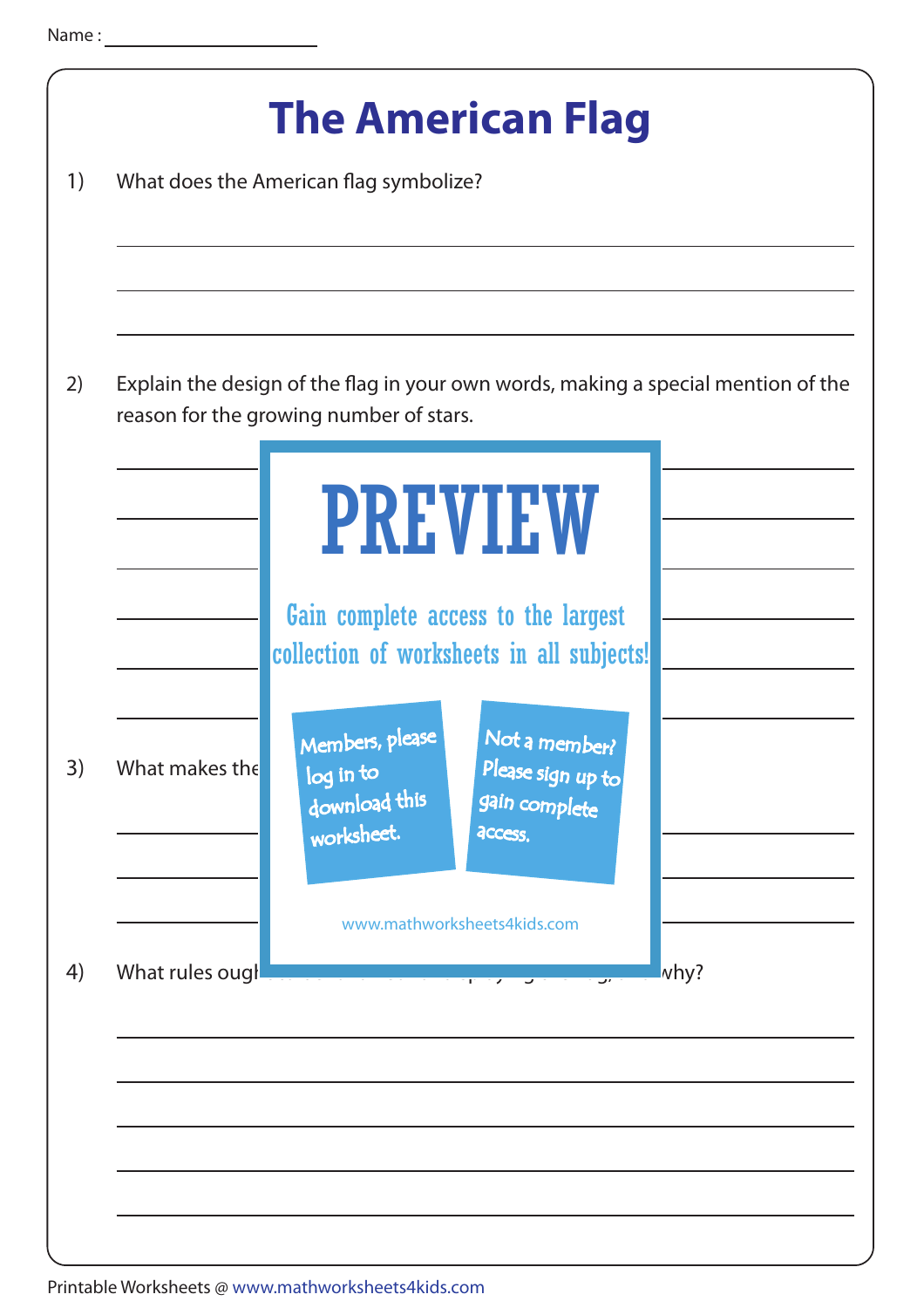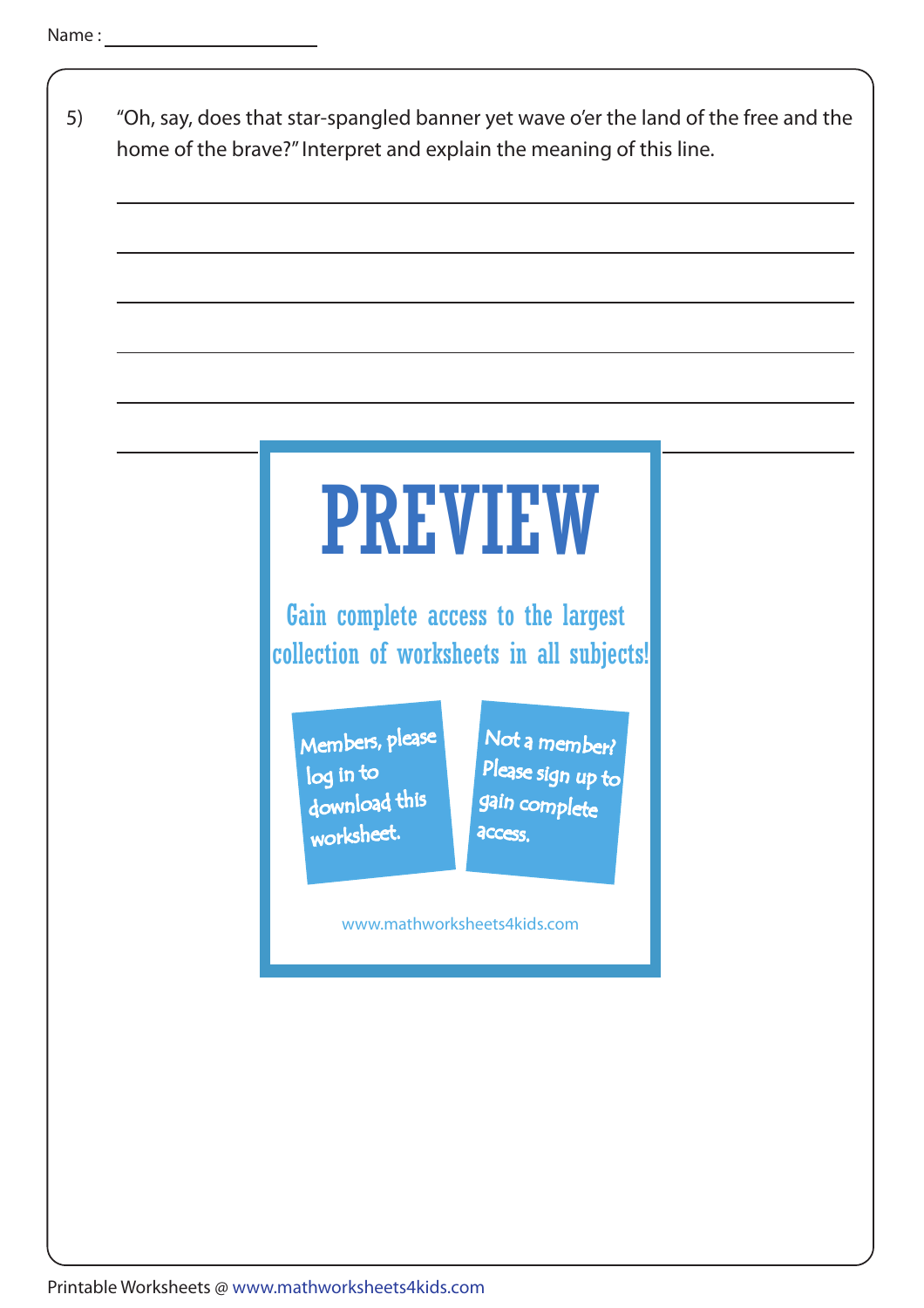